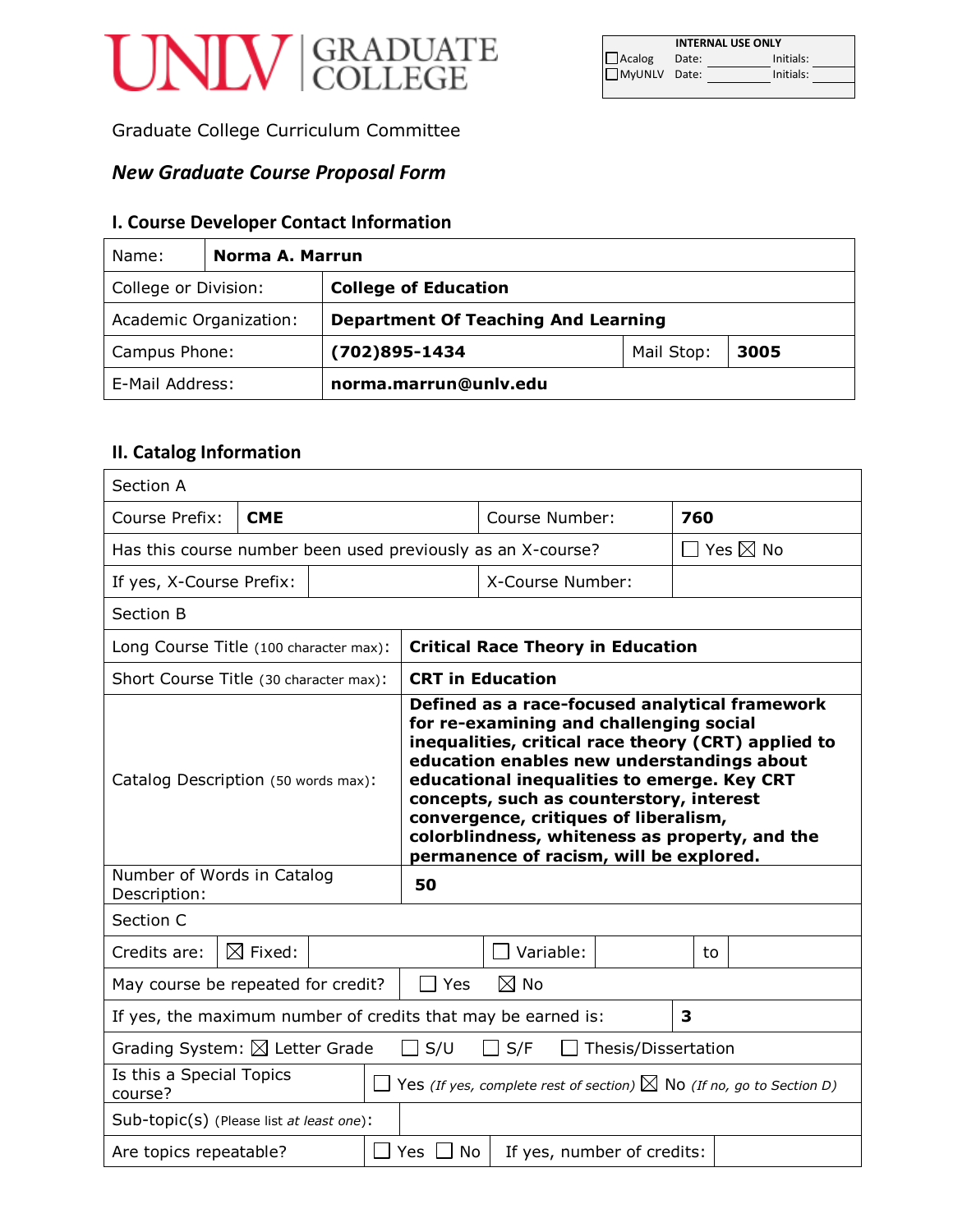| Section D                                                                                                                                                                                                                               |                                                                                                                       |                       |  |  |
|-----------------------------------------------------------------------------------------------------------------------------------------------------------------------------------------------------------------------------------------|-----------------------------------------------------------------------------------------------------------------------|-----------------------|--|--|
| Prerequisites (if any):                                                                                                                                                                                                                 | <b>No</b><br>*Graduate standing is the default prerequisite built into the system for all graduate-<br>level courses. |                       |  |  |
| Co-requisites (if any):                                                                                                                                                                                                                 | No                                                                                                                    |                       |  |  |
| Anti-requisites (if any):                                                                                                                                                                                                               | <b>No</b>                                                                                                             |                       |  |  |
|                                                                                                                                                                                                                                         | Does this course have additional non-credit components?                                                               | $\boxtimes$ No<br>Yes |  |  |
| Clinical<br>Internship<br>Research<br>Discussion<br>Laboratory<br>Seminar<br>If yes, indicate<br><b>Field Studies</b><br>component(s):<br>Lecture<br>Supervision<br>Independent<br><b>Thesis Research</b><br>Practicum<br>Study         |                                                                                                                       |                       |  |  |
| Will course be the cross-listed with another course (e.g., 400/600)?<br>$\boxtimes$ No<br>Yes<br>Note that 400/600 courses must have the same title and course description.<br>The syllabus must include graduate student requirements. |                                                                                                                       |                       |  |  |
| If yes, specify course prefix and number:                                                                                                                                                                                               |                                                                                                                       |                       |  |  |
| <b>Instructional Modes</b><br>Indicate the instructional modes that should be available for scheduling                                                                                                                                  |                                                                                                                       |                       |  |  |
| Web-based<br>$\boxtimes$ In Person Supplemental<br>Independent Study<br>Web<br>In Person<br>Web-based w/ on/off campus<br>$\Box$ Field Study<br>meeting<br>Television<br>Hybrid                                                         |                                                                                                                       |                       |  |  |

# **III. Evaluation of Library Resources**

| This section is completed by course developer                                                                                                                                                                                                                 |
|---------------------------------------------------------------------------------------------------------------------------------------------------------------------------------------------------------------------------------------------------------------|
| Please indicate library resources that will be needed to support students taking this course:                                                                                                                                                                 |
| Core journals: Requested, not required: Qualitative Inquiry, Race Ethnicity and<br><b>Education, &amp; Qualitative Studies in Education.</b>                                                                                                                  |
| Core books (not required texts): Requested, not required: Matias, C. E. (2016).<br>Feeling White: Whiteness, Emotionality, and Education. Rotterdam/Boston: Sense<br><b>Publishers.</b>                                                                       |
| Electronic resources (e.g., databases, videos, media, etc.): <b>Requested, not required</b><br>films: Johnson, E., Hudlin, R., Hudlin, W., & Sullivan, K. R. (1994). Cosmic Slop.<br><b>The Spcae Traders.</b>                                                |
| This section is completed by the librarian.                                                                                                                                                                                                                   |
| Library Comments:<br>Note: The Library does not attempt to block new courses because needed resources are not owned locally. It is<br>critical that core journals and electronic resources are listed so the Library can track gaps in collections and pursue |
| opportunities to obtain missing items.                                                                                                                                                                                                                        |

# **IV. Routing and Approval Process**

| Name | Email Address | Campus |
|------|---------------|--------|
|      |               |        |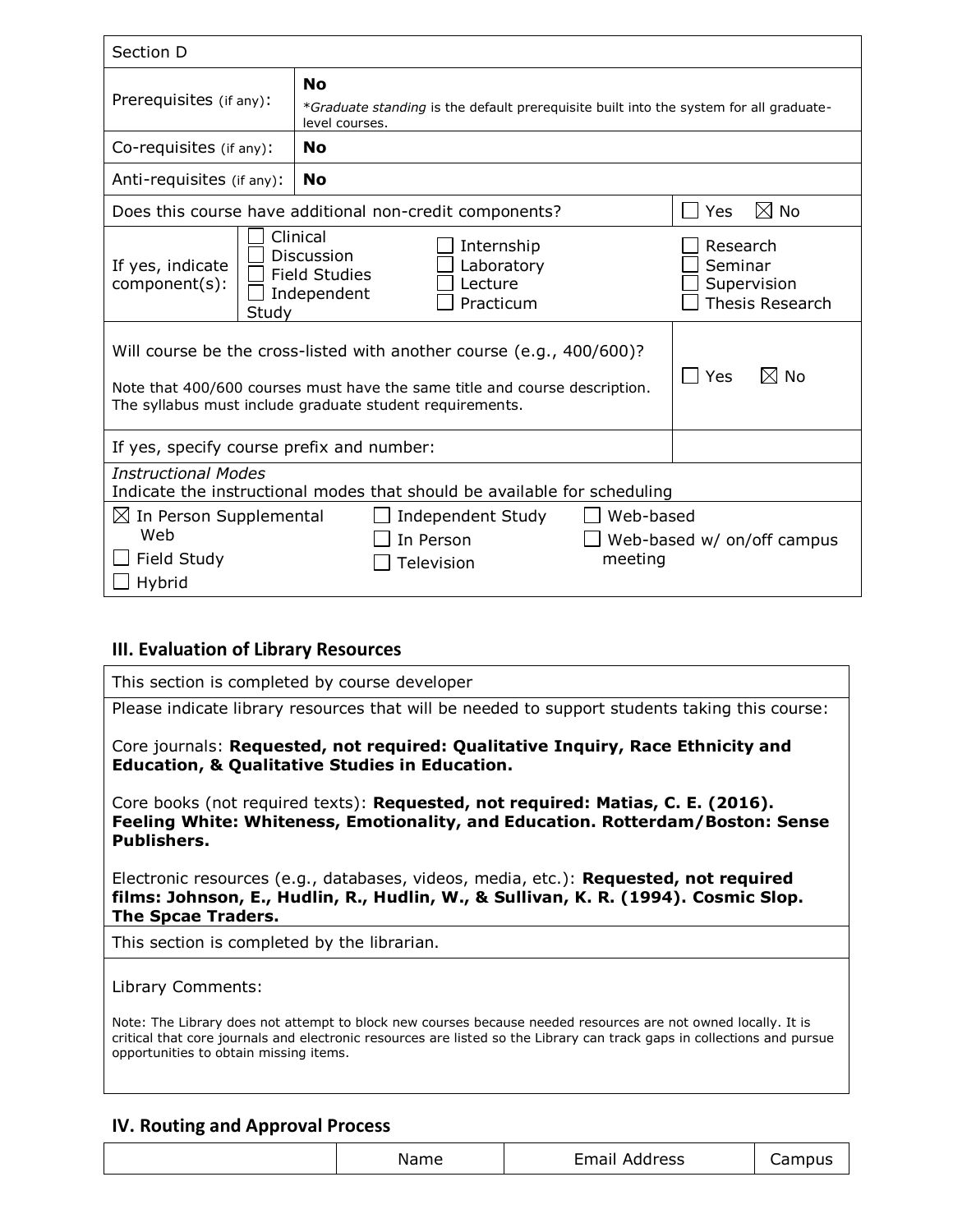|                                                        |                  |                        | Phone      |
|--------------------------------------------------------|------------------|------------------------|------------|
| Course Developer:                                      | Norma A. Marrun  | norma.marrun@unlv.edu  | $5-$       |
| Dept. Chair or Grad.<br>Coordinator:                   | Emily Lin        | emily.lin@unlv.edu     | 5-0889     |
| If Cross-Listed, Chair of<br>Cross-Listing Department: |                  |                        |            |
| Librarian:                                             | Samatha Godbey   | librarycdm@unlv.edu    | $5 - 2135$ |
| College Curriculum Committee<br>Chair:                 | Alice Corkill    | alice.corkill@unlv.edu | 5-4164     |
| Academic Dean:                                         | Kim Metcalf      | kim.metcalf@unlv.edu   | 5-3375     |
| Graduate College Curriculum<br>Committee Chair:        | Gregory Borchard | GCCC@unlv.edu          | 5-4868     |
| Graduate College Interim<br>Dean:                      | Kate Korgan      | GCCC@unly.edu          | 5-4070     |
| Registrar's Office:                                    | Katie Humphries  | curriculum@unlv.edu    | 5-0892     |

*Note:* Forwarding this form as an e-mail attachment constitutes approval of the course as described. When forwarding, be sure to leave all previous comments in place, as this represents prior approvals. Requests for changes or revisions must be routed back to the course developer to make the necessary changes and begin the routing process again.

*Form updated 9/15/2015 - KWH*

# *V. Syllabus*

Graduate syllabi must include: a clear overview of required assignments, projects, presentations and/or exams with a point value of each; clear evaluation procedures; grading policy and scale; learning outcomes; and current content and policy statements as mandated by the Provost's office (See Semester Memo [www.unlv.edu/provost/policies](http://www.unlv.edu/provost/policies-forms#S)[forms#S](http://www.unlv.edu/provost/policies-forms#S) for minimum syllabus content and classroom policies for faculty and staff). Graduate courses that are linked to undergraduate courses (300/500 and 400/600 level joint courses) must clearly state in the syllabus how the class experience and expectations are different for graduate students, what additional requirements students enrolled in the graduate level course must fulfill, and how the grading scale will be applied to graduate students.

Paste syllabus text here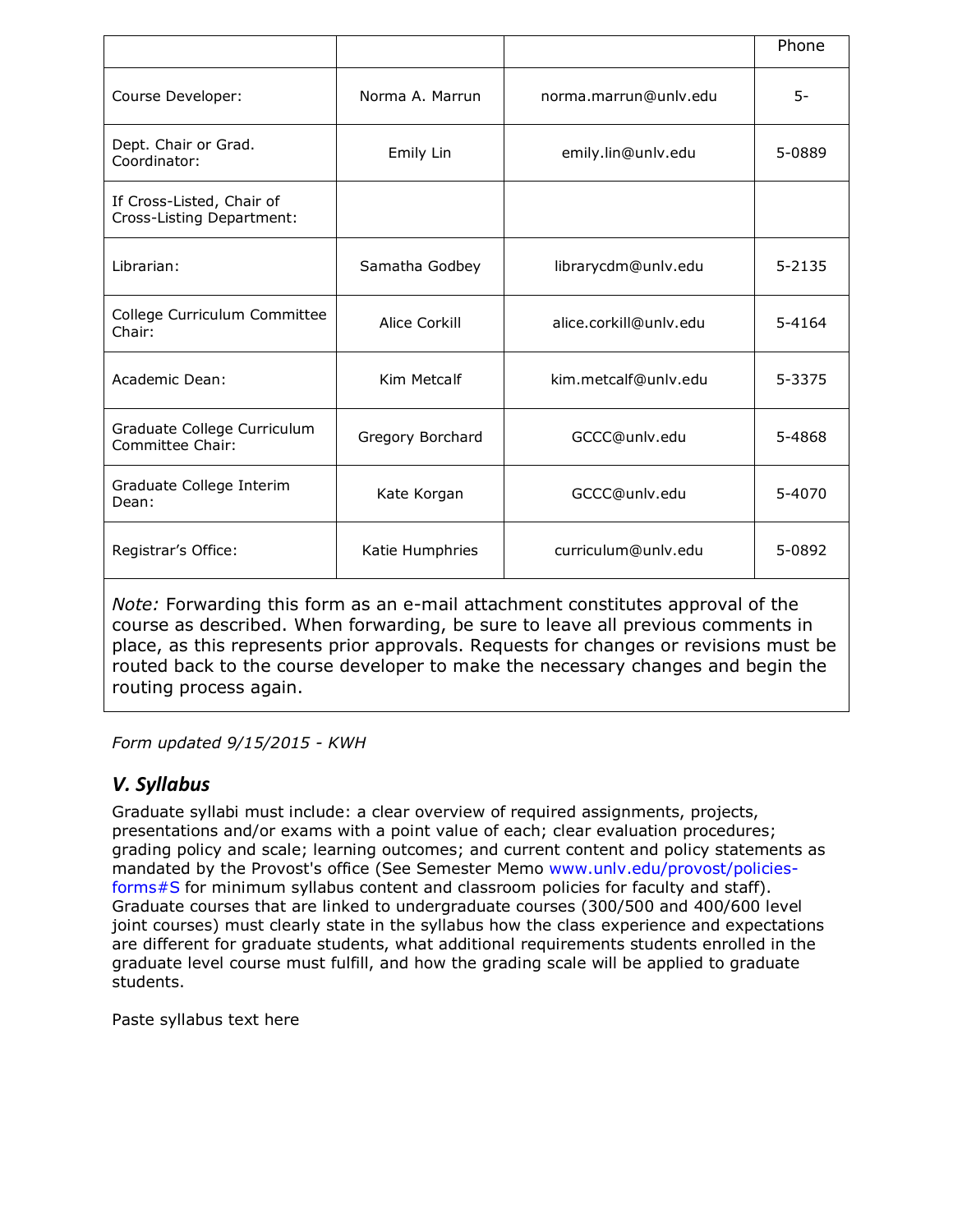#### UNLV – College of Education

*Preparing Professionals for Changing Educational Contexts*

Department of Teaching and Learning *Inquire. Educate. Innovate*

#### **CME 760: Critical Race Theory in Education** (3units)

Semester: Spring 2018 Class Location: TBD Tuesday 4-6:45 p.m.

Instructor: Norma A. Marrun Office: CEB 361 Office Hours: By appointment or CSIEME Program/Drop-In Hours: Mondays 3:30-6:00 pm E-mail: [norma.marrun@unlv.edu](mailto:norma.marrun@unlv.edu) Phone: (702) 895-1434 Prerequisite: Graduate Standing

#### **Course Description: Goals, Objectives, and Leaning Outcomes**

This course is designed to help students enhance their understanding of critical race theory's (CRT) intellectual genealogies (TribalCrit, FemCrit, DisCrit, LatCrit, AsianCrit, QueerCrit, and WhiteCrit) and its applications to the field of education. CRT in education provides a conceptual lens to critically interrogate mainstream educational policies and practices with a race-conscious lens. Specifically, we will examine analytical concepts such as deficit thinking, microaggressions, community cultural wealth, interest convergence, transformational resistance, intersectionality, and whiteness as property. CRT originates in Critical Legal Studies (CLS), a theoretical framework generated in the mid-1970s by legal scholars of color who were concerned with inadequacies of CLS in addressing issues of racial oppression in society. It challenges dominant liberal ideas such as objectivity, colorblindness, and meritocracy and shows how these ideas operate to disadvantage people of color and further advantage whites. Since the mid-1990s, CRTs have been explored, re-articulated, and used by education scholars to recognize the experiential knowledge of communities of color, challenge the educational system's claims of fairness and neutrality, and examine interlocking forms of oppression. CRT in education can be thought of as frameworks or sets of basic perspectives that seek to identify, analyze, and transform the structural, cultural, discursive and interpersonal aspects of education that maintain the racial, gender, and class subordination of students of color. In order to connect theory to practice, we will go back and forth between theoretical concepts and the application of these concepts to empirical research related to such topics as the quality of teachers, teacher education, family engagement, student experiences, higher education, educational policies, and identities of people of color.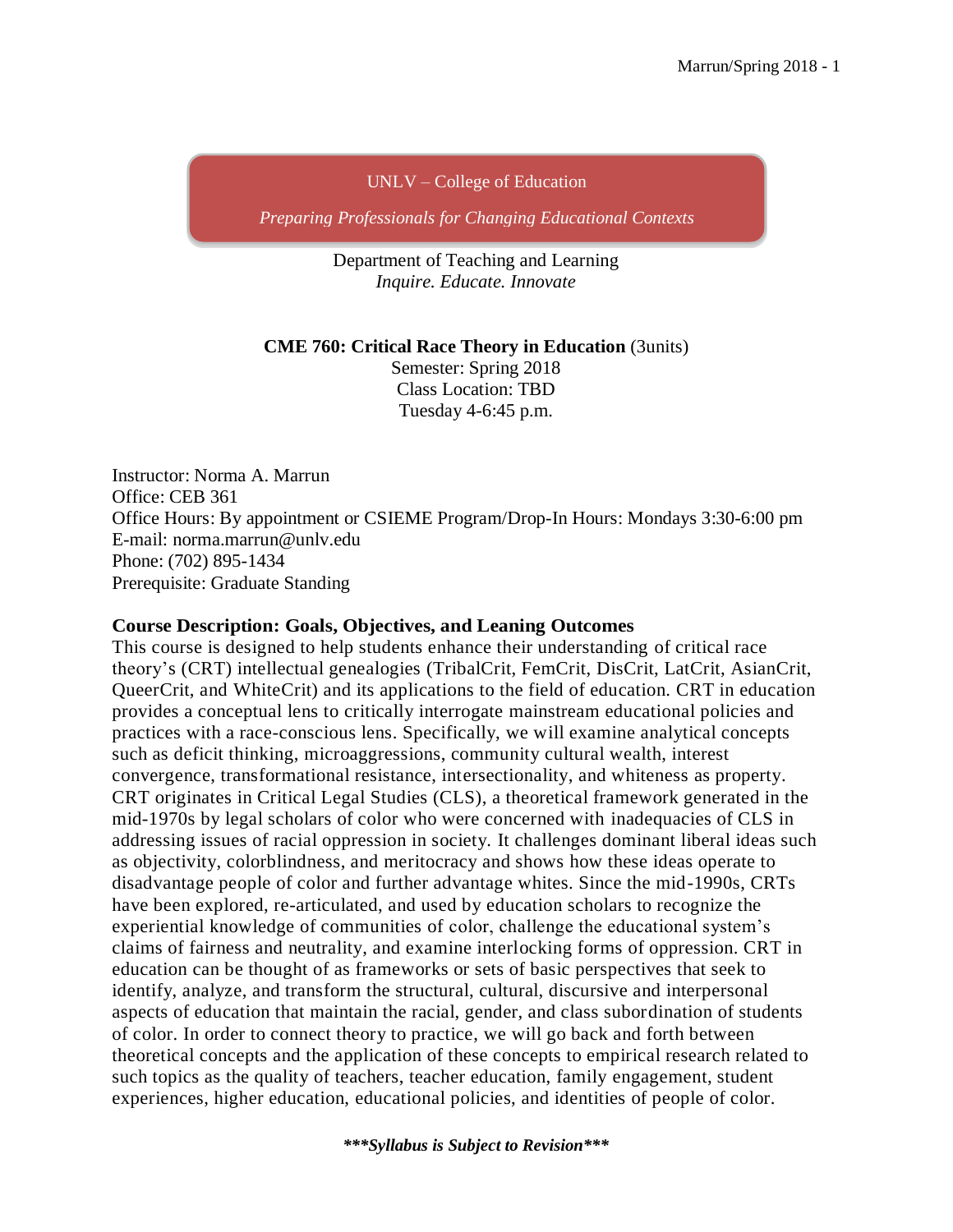We will discuss how CRT offers unique approaches to educational research and practice, and we will address the limitations inherent in these frameworks. More specifically, the course will enable students to:

- 1. Articulate the major assumptions, concepts, strengths, and limitations of CRT in the field of education;
- 2. Explore how CRT can inform their own scholarly interests;
- 3. Produce a CRT literature review, based on their individual interests, and consider what makes CRT's analyses unique or different from other analyses.
- 4. Develop counter discourses through narratives, storytelling, family histories, and testimonies that draw on the lived experiences of marginalized students, families, and communities to push back against majoritarian stories.

#### **Required Materials**

Text books can be purchased from [UNLV Bookstore.](http://unlv.bncollege.com/webapp/wcs/stores/servlet/BNCBHomePage?storeId=19074&catalogId=10001&langId=-1)

- Matias, C. E. (2016). *Feeling White: Whiteness, emotionality, and education*. Rotterdam/Boston: Sense Publishers.
- Additional class readings will be made available on WebCampus.

#### **Perspective on the Course and Language Use**

In order to address the content of this course, I integrate a pedagogical approach that is based on a collaborative, constructivist teaching/learning process and offers a seminar learning experience for a community of learners. This collaborative pedagogical approach assumes that every member can contribute in multiple ways by bringing her/his/they lived experience and expertise into the teaching/learning process. In order to be successful, you do not need to embrace the course perspective. However, you will be expected to engage in critical reflection, develop the ability to look beyond your own experiences, and to challenge unexamined assumptions. Ideals of remaining objective and neutral are unreachable in education as they are in the classroom. Critical race theorists in education contend that schools represent one of the major modes of disseminating master narratives of the dominant group and in doing so often silence the history, truths, knowledge, and experiences of people of color. Thus, a key tenant of CRT is to challenge claims of objectivity, meritocracy, color blindness, race neutrality, and equal opportunity. When you share personal experiences working with diverse students and their families or conversations you have had (with family, co-workers, or friends) or images you have seen on social media (popular culture), make sure that you understand multiple sides and that you support your observations with scholarship from the course or academic research. When you speak from your experiences use "I" language and the language of the course. Generalizations, stereotypes, and discriminatory language (slurs or derogatory remarks, sexist, homophobic, transphobic, classists, or any offensive language) will not be tolerated in class discussions or any written assignments, unless they are used to demonstrate how language terminology in policies and practices are discriminatory and oppressive.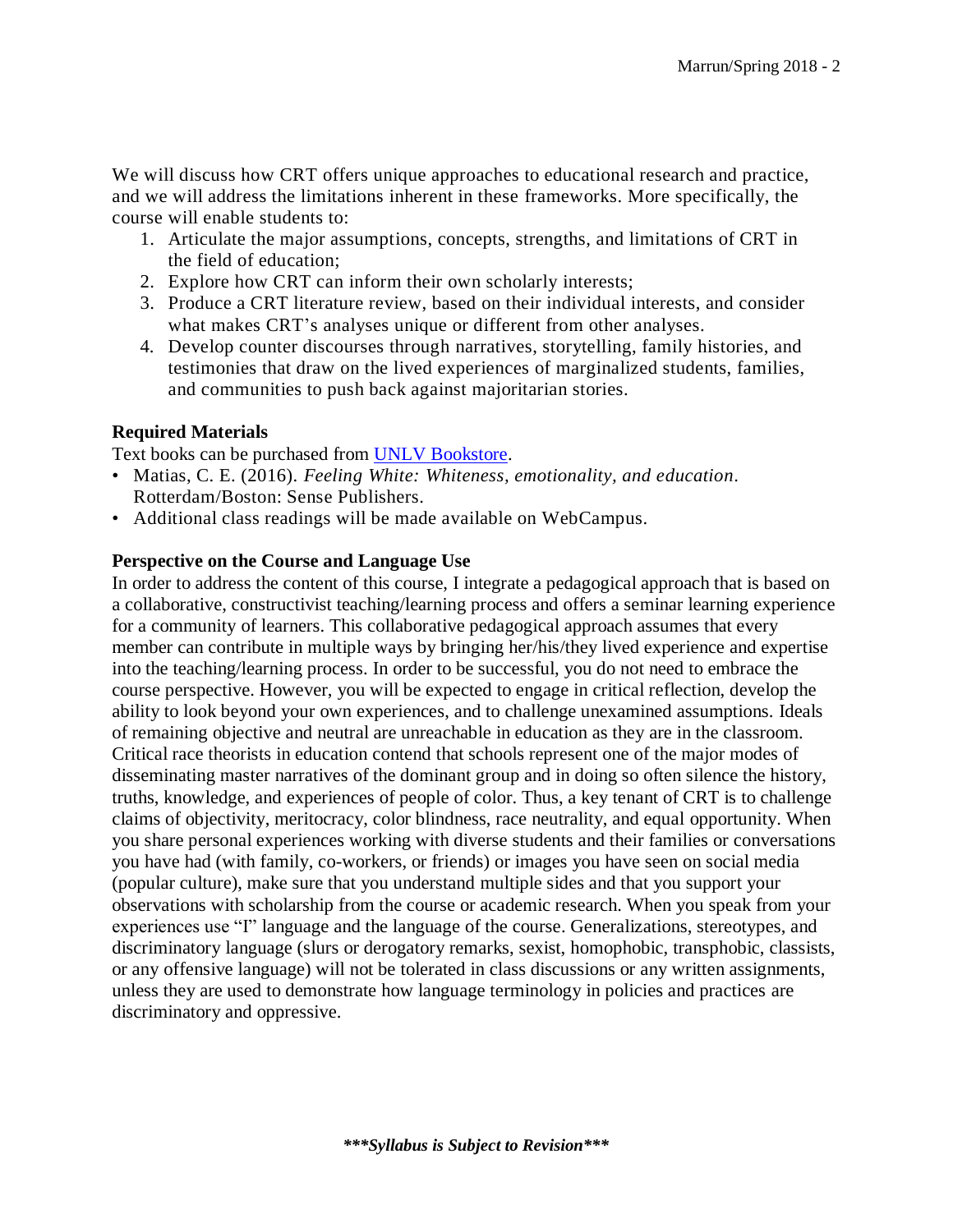#### **Student Names & Personal Pronouns**

Class rosters are provided to the instructor with the student's legal name as well as "preferred first name" (if previously entered by you in the Student Profile section of your university account). However, I will honor you by referring to you with the name and pronoun that feels best for you in class, on papers, and other assignments. Please advise me of any name or pronoun changes so I can help create a learning environment in which you, your name, and your pronoun will be respected.

#### **Electronic Devices in Classroom Policy**

For the benefit of everyone's learning experiences, please turn your electronic devices to either off, or silent mode during class. Communicating by electronic devices, including but not limited to text, emailing, engaging in social networking sites, is strictly prohibited unless expressly designated as part of the learning activities. If I observe you using an electronic device unrelated to the class, you will lose participation points even if I do not bring your attention to it. Electronic audio or video recording of the classroom environment is prohibited unless permission is given by the instructor prior to recording.

#### **Grading Evaluation and Criteria**

Follow the syllabus. Take responsibility to learn of and adhere to any changes that are made to the syllabus. When evaluating your assignments, I will be looking for the following characteristics: each assignment responds to all parts of the guidelines, evidence of critical thinking, synthesis of ideas, creativity in your writing, and thoughtful contributions to class discussions, peer collaborations, and presentations. In addition, I will be looking at the degree to which you understand and incorporate course concepts and materials in class discussions and written assignments. For written assignments, I will be looking at: how well your papers are focused and organized (avoids going on tangents or makes generalizations), and writing is compelling – does not just list facts or direct quotes, but builds a case and uses appropriate and supportive evidence.

#### **Late Submissions**

Late assignments **will not** be accepted. Barring a serious emergency (for which you must have an official documented excuse), there are no acceptable excuses for late assignments. Any student missing class, quizzes, activities, or any other in-class assignment because of observance of religious holidays shall be given an opportunity during that semester to make up missed work. The make-up will apply to the religious holiday absence only. It shall be the responsibility of the student to notify the instructor no later than the end of the first two weeks of classes, of her/his/they intention to participate in religious holidays which do not fall on state holidays or periods of class recess.

#### **Submitting Written Assignments**

For this class, all written assignments must be checked for grammar and proofread and should be double-spaced, 12-point, Times New Roman font, and one-inch margins on all sides. All written work should be typed using formal APA (American Psychological Association) guidelines. The format used must be used consistently throughout the assignment and documented in the reference list.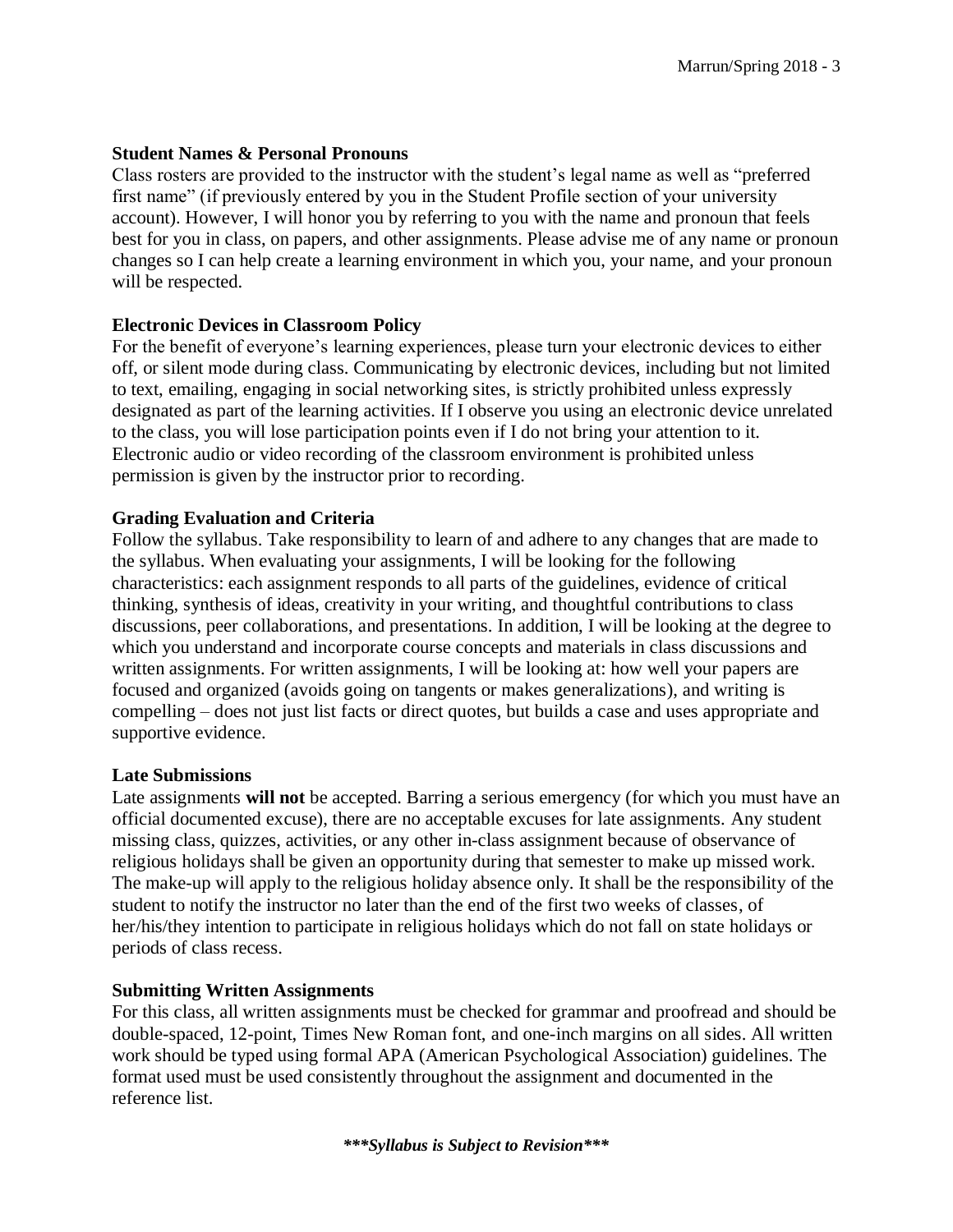# **Email**

To effectively participate in class, you must use UNLV's "official" e-mail system for students. Please limit your emails to important and necessary matters. All UNLV students receive an official UNLV account after they have been admitted to the university. Students' e-mail prefixes are listed on class rosters. The suffix is always @unlv.nevada.edu. Many answers to your questions may be in the syllabus or WebCampus, so please consult it before emailing me regarding 'quick questions.' Please title your email subject line **CME 760**. This way, I will know the email is from our class and will try to respond to all emails within 24 hours, excluding weekends.

| <b>Course Requirements &amp; Grading</b> |  |
|------------------------------------------|--|
|------------------------------------------|--|

| <b>Requirements</b>                      | <b>Points</b> |
|------------------------------------------|---------------|
| 1. Attendance & Participation (quizzes)  | 10 points     |
| 2. Peer Facilitation: Critical Dialogues | 15 points     |
| 3. Annotated Bibliography                | 20 points     |
| 4. Peer Review of Literature Review      | 10 points     |
| 5. Book Review                           | 10 points     |
| 6. Presentation of Literature Review     | 5 points      |
| 7. Final Literature Review               | 30 points     |

#### **Grading Scale for Class**

| ** this class is not graded on a curve** |  |
|------------------------------------------|--|
| $F$ 59% and below                        |  |
|                                          |  |
|                                          |  |
|                                          |  |
|                                          |  |
| $C$ 74-76                                |  |
| $C+$ 77-79                               |  |
| $B$ -80-83                               |  |
| $B$ 84-86                                |  |
| $B+$ 87-89                               |  |
| $A$ -90-94                               |  |
| $A$ 95-100                               |  |
|                                          |  |

# **1. Attendance & Participation**

It is of the utmost importance that you attend all class meetings and be an active participant in class activities. Interactive and respectful participation are required for this class. You cannot participate if you are not in class, therefore, attendance is crucial. I will have a sign-in sheet for each class; it is your responsibility to sign by your name for each class meeting. If you are more than 10 minutes late to class, you will be deducted half of your attendance/participation points for that day. Excessive tardiness will count toward an unexcused absence. You are allowed one unexcused absence without penalty. Upon your third unexcused absence, you will lose all of your attendance/participation points. Upon your forth absence you will fail the course. Your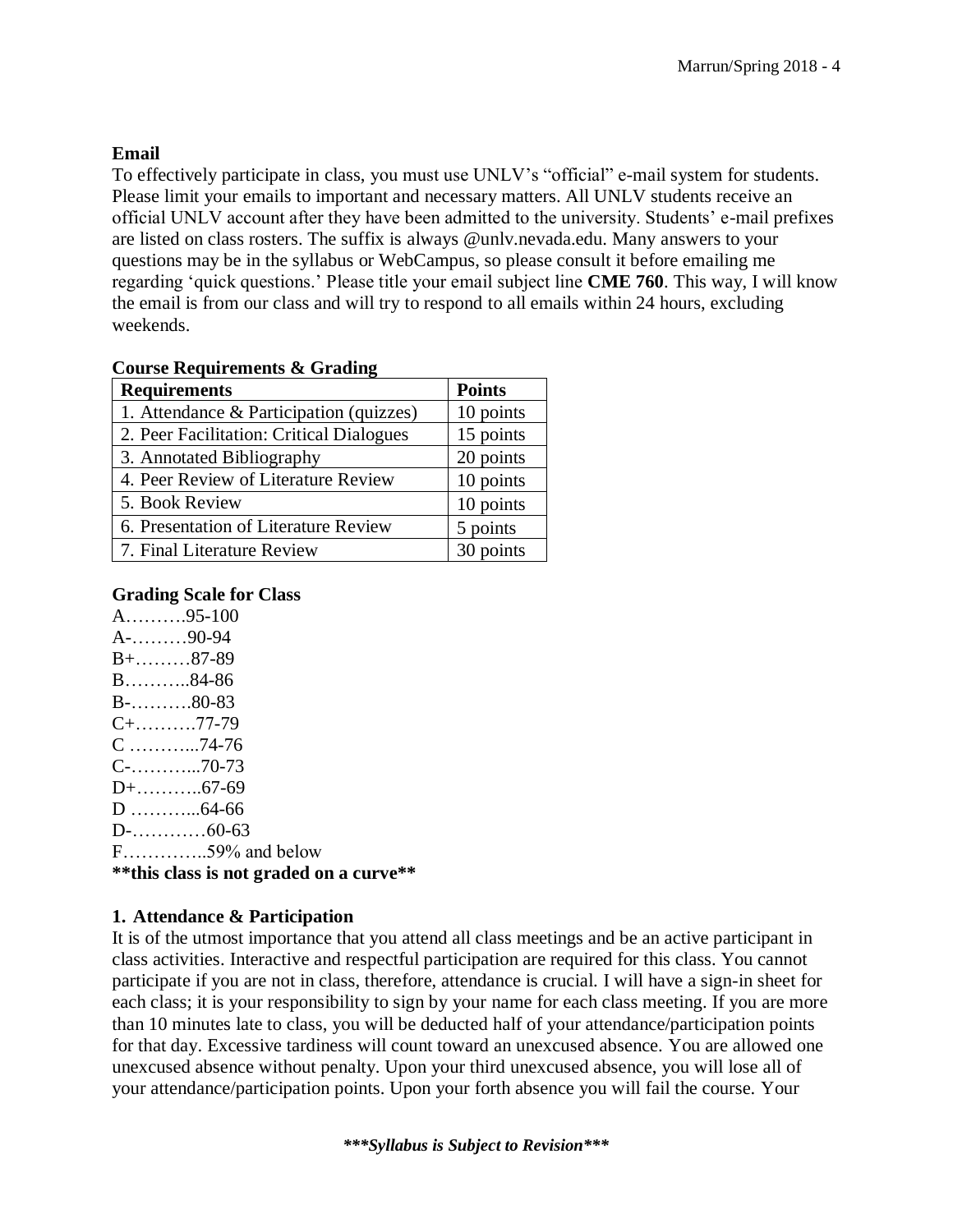attendance will be determined by your level of engagement through various assignments and activities (e.g. meaningful class discussion, group activities, quizzes). If it appears that students are not doing the readings, not participating in class discussions, or fail to draw from the readings to support or expand class discussions, I reserve the right to give unannounced quizzes on any reading/film assignment. Participation is about quality, not quantity and requires regular contribution to discussions.

#### **2. Peer Facilitation: Critical Dialogues**

Each of you will be asked to lead the class during one session, working in pairs (or trios), to facilitate a critical dialogue. Our class discussions will be what we make of them, which is why you will have a chance to include your input in meaningful ways. This assignment will require out-of class research to gather more in-depth information on the topic. A sign-up sheet will be distributed in class. Guidelines and schedule will be provided on WebCampus.

#### **3. Annotated Bibliography**

You are required to conduct a literature search and complete an annotated bibliography on critical race theory within the field of education on a specific topic (i.e. affirmative action, bilingual education, teacher education) and with a stated research objective guiding your search. For example, you may be interested in exploring the implications of critical race theory for educational practice, or you may want to learn more about how critical race theory informs hiphop as pedagogy. Your annotated bibliography should include a one-page explanation of the research objective of your search and why you have selected the articles you have selected. Your paper should include 10 entries. Each annotation should include the citation (APA format), followed by an abstract that should include the following: summary of the source, an assessment of the source, and a reflection on the source (100-150 words). The purpose of the annotation is to inform the reader of the relevance, accuracy, and quality of the sources cited. The literature search and annotated bibliography will serve as the basis for your final paper which is a literature review that addresses your specific objective. In order to find articles, you will need to be familiar with and use different data-bases such as ERIC, Lexis-Nexis, JSTOR, etc.

#### **4. Peer-Evaluation**

You will exchange drafts with your assigned peer review partner. Make in-text suggestions using the 'track changes' function in MS Word or by typing up feedback on the following: framing the issue, evidence provided, demonstrates a grasp on the issue, organization/clarity (i.e. introduction, supporting research, analysis, and conclusion). More detailed guidelines will be provided in class.

#### **5. Book Review**

You will read and critically review the following book - *Feeling White: Whiteness, emotionality, and education.* The review must include the following: summarize the premise of the book, relevance to CRT and education, how does the author support her argument, what evidence does she use to support her points, and how does the text enhance your understanding of CRT in education? The review must be formatted in APA style and must be 2 pages double spaced.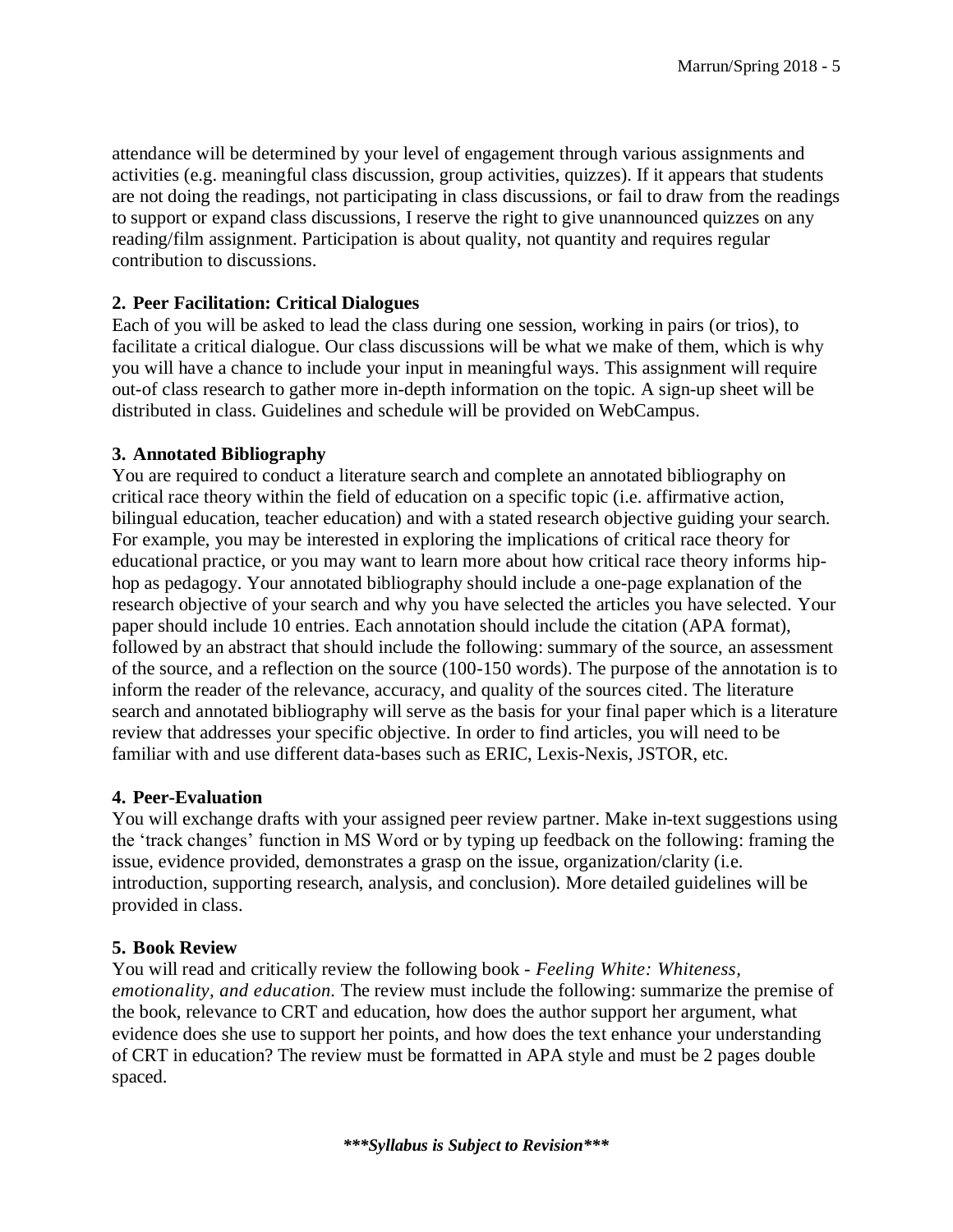#### **6. Presentation of Literature Review**

During the final exam session, students will have an opportunity to share their literature review with the class. Your presentation should include an overview of key themes of your literature review. More details to follow.

#### **7. Final Literature Review**

In order to complete your doctoral degree each of you will be required to complete an analytical literature review as a part of your research proposal and your final dissertation. This assignment will give you experience in writing a well-organized analytical synopsis of the literature that is pertinent to your scholarly interests. You will receive more detailed instructions about how to conceptualize and organize your paper during the semester. Your final paper should be 20 double-spaced pages (not including references).

| <b>Date</b>     | <b>Topic</b>                 | <b>Readings &amp; Assignments</b>                                |
|-----------------|------------------------------|------------------------------------------------------------------|
| Week 1:<br>1/16 | <b>Introductions, Review</b> | • Introductions and Course Description                           |
|                 | of Syllabus,                 | <b>Readings:</b>                                                 |
|                 |                              | • Ladson-Billings, G. (2013). Critical race                      |
|                 |                              | theory—What it is not! In M. Lynn & A. D.                        |
|                 |                              | Dixson (Eds.), Handbook of critical race                         |
|                 |                              | theory in education (pp. 34-47). New York:                       |
|                 |                              | Routledge.                                                       |
| Week 2:         |                              | <b>Assignments:</b>                                              |
| 1/23            |                              | Discussion of Critical Dialogues (Sign-up)                       |
|                 | <b>Genealogy, Key</b>        | <b>Readings:</b>                                                 |
|                 | Themes, & Concepts of        | • Ladson-Billings, G. (1998). Just what is                       |
|                 | <b>CRT</b>                   | critical race theory and what's it doing in a                    |
|                 |                              | nice field like education? Qualitative Studies                   |
|                 |                              | in Education, $11(1)$ , 7-24.                                    |
|                 |                              | • Brown, K. & Jackson D. D. (2013). The                          |
|                 |                              | history and conceptual elements of critical                      |
|                 |                              | race theory. In M. Lynn & A.D. Dixson                            |
|                 |                              | (Eds.), Handbook of critical race theory in                      |
|                 |                              | education (pp. 9-22). New York: Routledge.                       |
| Week 3:         |                              | <b>Assignments:</b>                                              |
| 1/30            | The Myth of                  | <b>Critical Dialogue 1</b>                                       |
|                 | Meritocracy,                 |                                                                  |
|                 | Neutrality, &                | <b>Readings:</b>                                                 |
|                 | <b>Colorblindness</b>        | Zamudio, M. M, Russell, C., Rios, F. A., &<br>$\bullet$          |
|                 |                              | Bridgeman, J. L. (2011). Critical race theory                    |
|                 |                              | matters: Education and ideology (Ch. 2). New York:<br>Routledge. |

#### **Tentative Class Schedule**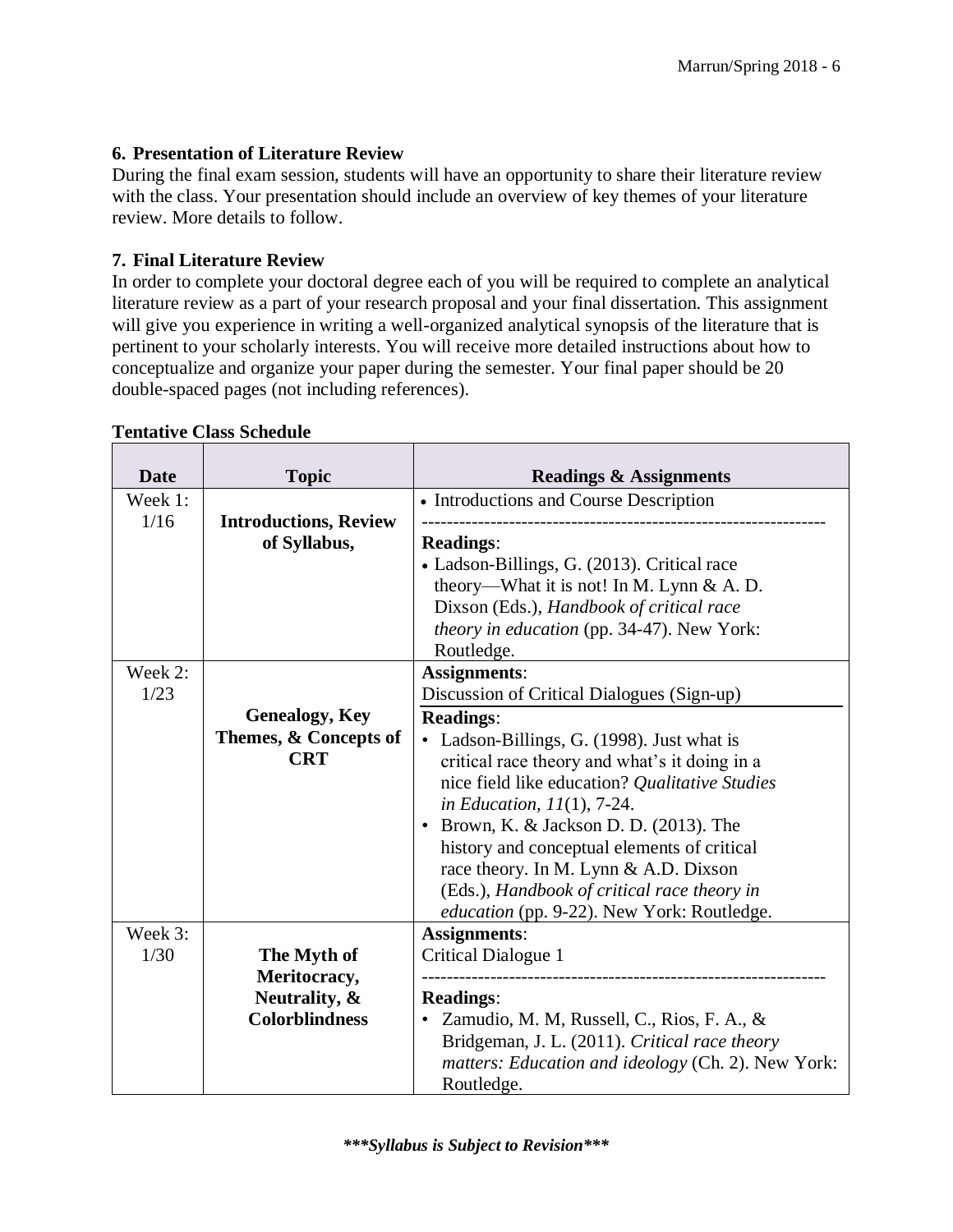|         |                              | Gontanda, N. (2000). A critique of "Our Constitution<br>is colorblind." In R. Delgado & J. Stefancic (Eds.),<br>Critical race theory: The cutting edge (3rd ed.)<br>(pp.35-37). Philadelphia, PA: Temple University<br>Press.                                                                                                                                                                                                                                                                                                                                                                                        |
|---------|------------------------------|----------------------------------------------------------------------------------------------------------------------------------------------------------------------------------------------------------------------------------------------------------------------------------------------------------------------------------------------------------------------------------------------------------------------------------------------------------------------------------------------------------------------------------------------------------------------------------------------------------------------|
| Week 4: |                              | <b>Assignments:</b>                                                                                                                                                                                                                                                                                                                                                                                                                                                                                                                                                                                                  |
| 2/6     | <b>Interests Convergence</b> | <b>Critical Dialogue 2</b>                                                                                                                                                                                                                                                                                                                                                                                                                                                                                                                                                                                           |
|         | & Whiteness as               | Film: Space Traders                                                                                                                                                                                                                                                                                                                                                                                                                                                                                                                                                                                                  |
|         | <b>Property</b>              |                                                                                                                                                                                                                                                                                                                                                                                                                                                                                                                                                                                                                      |
|         |                              | <b>Readings:</b>                                                                                                                                                                                                                                                                                                                                                                                                                                                                                                                                                                                                     |
|         |                              | Bell, D. A. (1980). Brown v. Board of Education and<br>the interest-convergence dilemma. Harvard Law<br>Review, 93(3), 518-533.<br>Harris, C. L. (1995). Whiteness as property. In K.<br>Crenshaw, N. Gotanda, G. Peller, & K. Thomas<br>(Eds.), Critical race theory: The key writings that<br>formed the movement (276-291). New York: The<br>New Press.<br>· Alemán, E. & Alemán, S. (2010). Do Latin@<br>interests always have to "converge" with White<br>interests?: (Re)claiming racial realism and interest-<br>convergence in critical race theory praxis. Race<br>Ethnicity and Education, $13(1)$ , 1-21. |
| Week 5: |                              | <b>Assignments:</b>                                                                                                                                                                                                                                                                                                                                                                                                                                                                                                                                                                                                  |
| 2/13    |                              | <b>Critical Dialogue 3</b>                                                                                                                                                                                                                                                                                                                                                                                                                                                                                                                                                                                           |
|         | Intersectionality &          |                                                                                                                                                                                                                                                                                                                                                                                                                                                                                                                                                                                                                      |
|         | <b>Multilayered</b>          | <b>Readings:</b>                                                                                                                                                                                                                                                                                                                                                                                                                                                                                                                                                                                                     |
|         | <b>Experiences</b>           | Crenshaw, K.W. (2003). Demarginalizing the                                                                                                                                                                                                                                                                                                                                                                                                                                                                                                                                                                           |
|         |                              | intersection of race and sex: A Black feminist<br>critique of antidiscrimination doctrine, feminist<br>theory, and antiracist politics. In A. K. Wing (Ed.),<br>Critical race feminism: A reader (second edition),<br>(pp. 23-33). New York: New York University Press.<br>Annamma, S. A., Connor, D., & Ferri, B. (2013).<br>$\bullet$<br>Dis/ability critical race studies (DisCrit): theorizing<br>at the intersections of race and dis/ability. Race<br>Ethnicity and Education, $16(1)$ , 1-31.                                                                                                                 |
| Week 6: |                              | <b>Assignments:</b>                                                                                                                                                                                                                                                                                                                                                                                                                                                                                                                                                                                                  |
| 2/20    | Microaggressions &           | <b>Critical Dialogue 4</b>                                                                                                                                                                                                                                                                                                                                                                                                                                                                                                                                                                                           |
|         | <b>Campus Climate</b>        | <b>Readings:</b><br>• Yosso, T. J., Smith, W. A., Ceja, M., Solórzano, D.<br>G. (2009). Critical race theory, racial<br>microaggressions, and campus racial climate for<br>Latina/o undergraduates. Harvad Educational                                                                                                                                                                                                                                                                                                                                                                                               |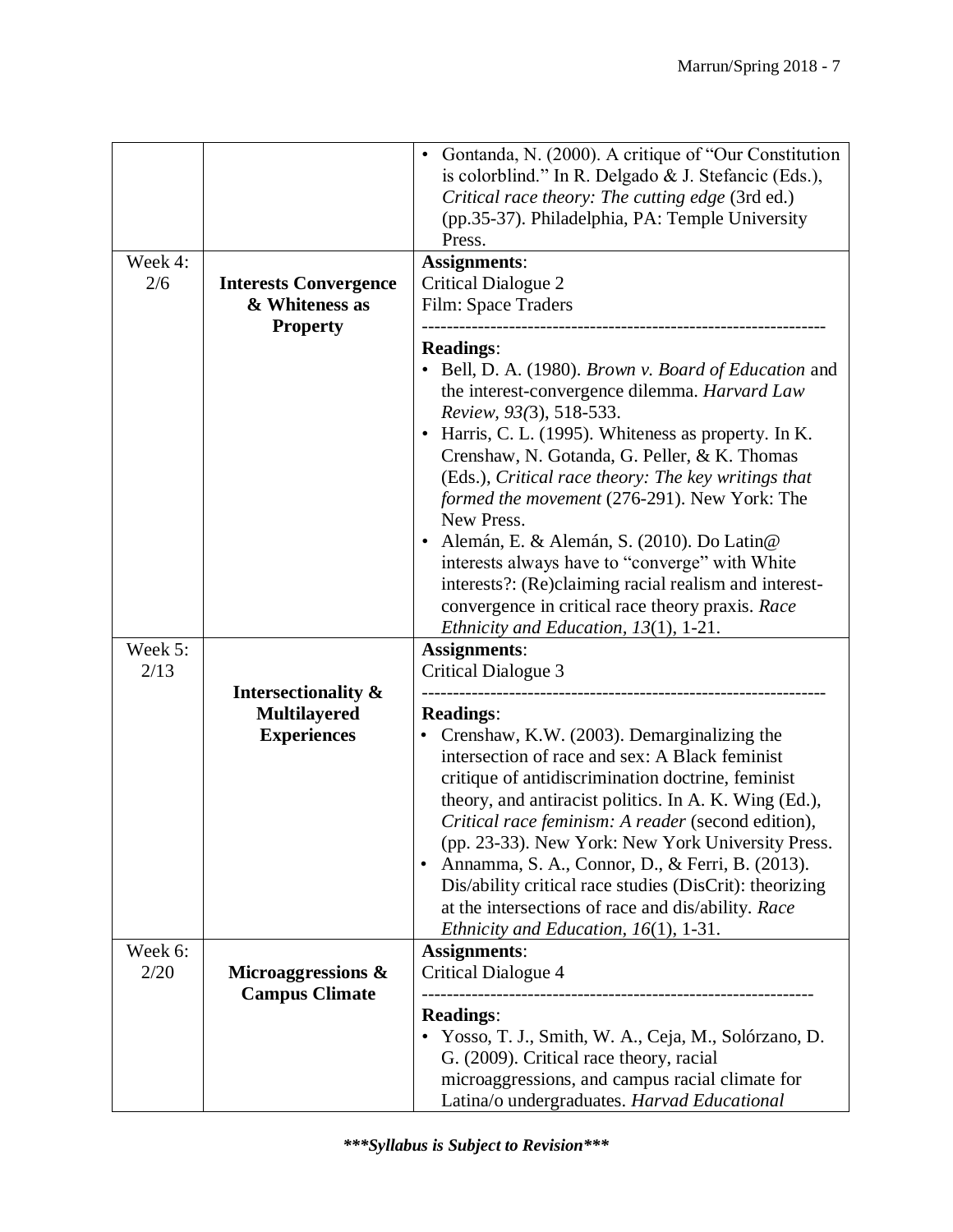| Week 7:<br>2/27 | <b>CRT</b> Research                                         | Review, (79)4, 659-690.<br>Solórzano, D. G., Ceja, M., & Yosso, T. J. (2000).<br>Critical race theory, racial microagressions, and<br>campus racial climate: The experiences of African<br>American college students. The Journal of Negro<br>Education, 69, 60-73.<br><b>Assignments:</b><br><b>Critical Dialogue 5</b>                                                                                                                                                                                                                          |
|-----------------|-------------------------------------------------------------|---------------------------------------------------------------------------------------------------------------------------------------------------------------------------------------------------------------------------------------------------------------------------------------------------------------------------------------------------------------------------------------------------------------------------------------------------------------------------------------------------------------------------------------------------|
|                 | <b>Methodologies</b>                                        | <b>Readings:</b><br>• Parker, L., & Lynn, M. (2009). What's race got to do<br>with it? Critical race theory's conflicts with and<br>connections to qualitative research methodology and<br>epistemologies. In E. Taylor, D. Gillborn, & G.<br>Ladson-Billings (Eds.), Foundations of Critical Race<br>Theory in Education (148-160). NY: Routledge.<br>• Chapman, T. (2007). Interrogating classroom<br>relationships and events. Using portraiture and<br>critical race theory in education research.<br>Educational Researcher, 36(3), 156-162. |
| Week 8:         |                                                             | <b>Assignments:</b>                                                                                                                                                                                                                                                                                                                                                                                                                                                                                                                               |
| 3/6             | <b>Transformational</b><br><b>Resistance</b>                | <b>Annotated Bibliography due</b>                                                                                                                                                                                                                                                                                                                                                                                                                                                                                                                 |
|                 |                                                             | <b>Readings:</b><br>• Matias, C. (2013). On the flip side: A teacher<br>educator of color unveiling the dangerous minds of<br>White teacher candidates. Teacher Education<br>Quarterly, 40(2), 53-73.<br>· Solórzano, D. G., & Bernal, D. D. (2001).<br>Examining transformational resistance through a<br>critical race and LatCrit theory framework: Chicana<br>and Chicano students in an urban context. Urban<br><i>Education, 36(3), 308-342.</i>                                                                                            |
| Week 9:         |                                                             | <b>Assignments:</b>                                                                                                                                                                                                                                                                                                                                                                                                                                                                                                                               |
| 3/13            | <b>Community Cultural</b><br><b>Wealth &amp; Other Ways</b> | Critical Dialogue 6                                                                                                                                                                                                                                                                                                                                                                                                                                                                                                                               |
|                 | of Knowing                                                  | <b>Readings:</b><br>• Ladson-Billings, G. (2000). Racialized discourses and<br>ethnic epistemologies. In N. K. Denzin & Y. S.<br>Lincoln (Eds.), Handbook of qualitative research<br>(2nd Edition) (pp. 257-277). Thousands Oaks, CA:<br>Sage Publications, Inc.<br>• Delgado Bernal, D. (2002). Critical race theory,<br>LatCrit theory, and citical raced-gendered<br>epistemologies: Recognizing students of color as                                                                                                                          |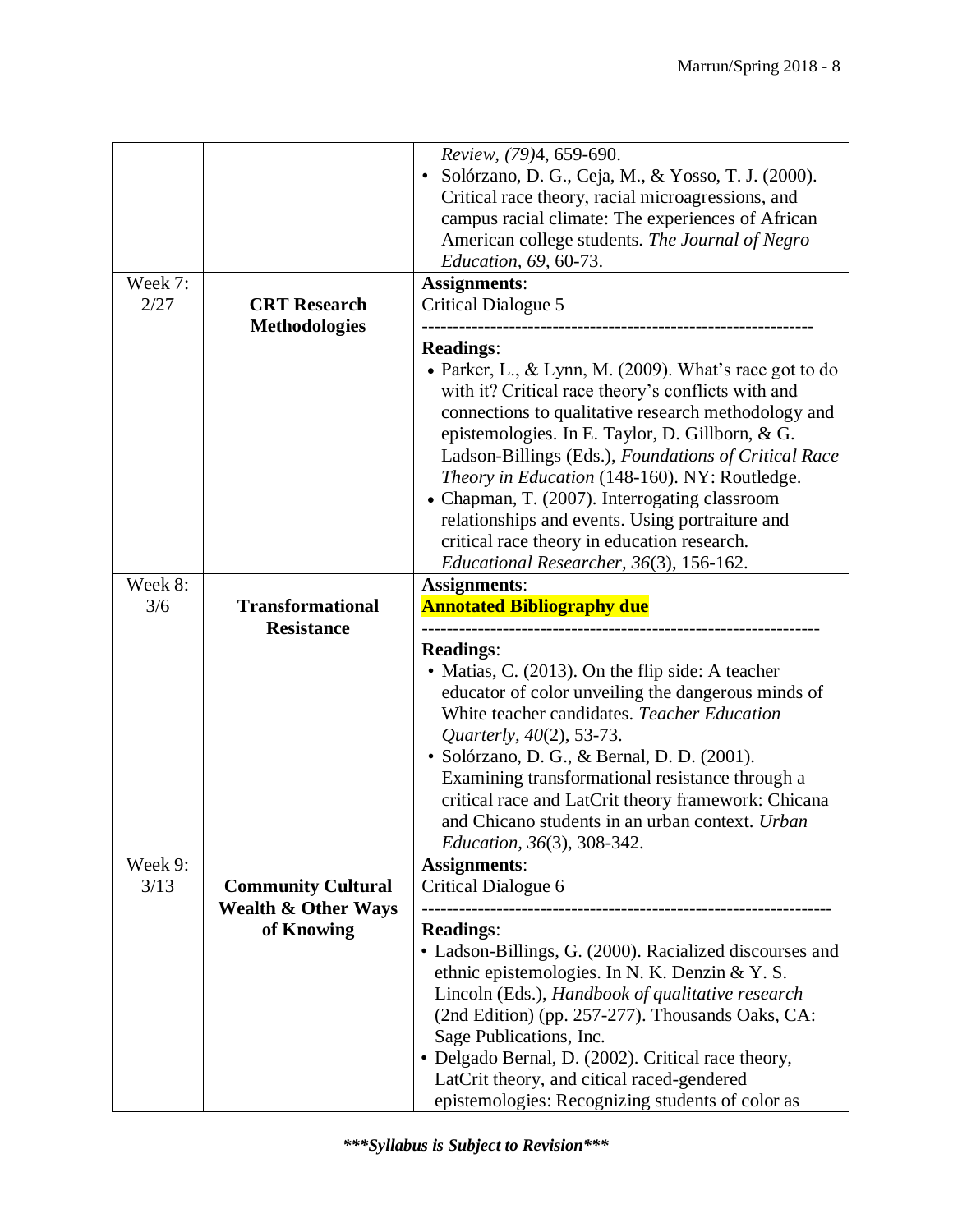|                 |                                | holders and creators of knowledge. Qualitative                                                        |
|-----------------|--------------------------------|-------------------------------------------------------------------------------------------------------|
|                 |                                | <i>Inquiry</i> , 8(1), 105-126.                                                                       |
| <b>Week 10:</b> |                                | <b>Assignments:</b>                                                                                   |
| 3/20            | Counterstorytelling &          | <b>Critical Dialogue 7</b>                                                                            |
|                 | <b>Critiques of</b>            |                                                                                                       |
|                 | <b>Counterstories</b>          | <b>Readings:</b>                                                                                      |
|                 |                                | • Delgado, R. (1989). Storytelling for oppositionists                                                 |
|                 |                                | and others: A plea for narrative. In Delgado, R. &                                                    |
|                 |                                | Stefancic, J. (Eds.), Critical race theory: The cutting                                               |
|                 |                                | edge (second edition), (pp. 60-70). Philadelphia:                                                     |
|                 |                                | Temple University Press.                                                                              |
|                 |                                | • Cook, D. A. (2013). Blurring the boundaries: The                                                    |
|                 |                                | mechanics of creating composite characters.                                                           |
|                 |                                | Handbook of critical race theory in education (181-                                                   |
|                 |                                | 194). New York: Routledge.<br>· Solórzano, D., & Yosso, T. (2002). Critical race                      |
|                 |                                | methodology: Counter-storytelling as an analytical                                                    |
|                 |                                | framework for education research. Qualitative                                                         |
|                 |                                | Inquiry, 8(1), 23-44.                                                                                 |
| Week 11:        |                                | <b>Readings:</b>                                                                                      |
| 3/27            | <b>SPRING BREAK</b>            | <b>A CRT Literature Review</b>                                                                        |
|                 |                                | Ledesma, M. C., & Calderón, D. (2015). Critical race                                                  |
|                 |                                | theory in education: A review of past literature and a                                                |
|                 |                                | look to the future. Qualitative Inquiry, 21(3), 206-222.                                              |
| Week 12:        |                                | <b>Assignments:</b>                                                                                   |
| 4/3             | <b>Critical Race Parenting</b> | <b>Critical Dialogue 8</b>                                                                            |
|                 |                                |                                                                                                       |
|                 |                                | <b>Readings:</b>                                                                                      |
|                 |                                | • Fuentes, E. (2013). Political mothering: Latina and<br>African American mothers in the struggle for |
|                 |                                | educational justice. Anthropology & Education                                                         |
|                 |                                | Quarterly, 44(3), 304-319.                                                                            |
|                 |                                | • Matias, C. E., & Montoya, R. (2015). When                                                           |
|                 |                                | Michael's death means our own children's Death:                                                       |
|                 |                                | Critical Race parenting in time of racial                                                             |
|                 |                                | extermination. In K. Fasching-Varner & N. D.                                                          |
|                 |                                | Hartlep (Eds.), The assault on communities of color:                                                  |
|                 |                                | Exploring the realities of race-based violence (pp. 79-                                               |
|                 |                                | 83). Lanham, Maryland: Rowman & Littlefield.                                                          |
| <b>Week 13:</b> |                                | <b>Readings:</b>                                                                                      |
| 4/10            | <b>Feeling White</b>           | • Matias, C. E. (2016). Feeling White: Whiteness,                                                     |
|                 |                                | emotionality, and Education. Rotterdam/Boston:                                                        |
|                 |                                | Sense Publishers. (Forword, auhtor's note, ch.1-4)                                                    |
| Week 14:        |                                | <b>Readings:</b>                                                                                      |
| 4/17            | <b>Whiteness</b>               | • Matias, C. E. (2016). Feeling White: Whiteness,                                                     |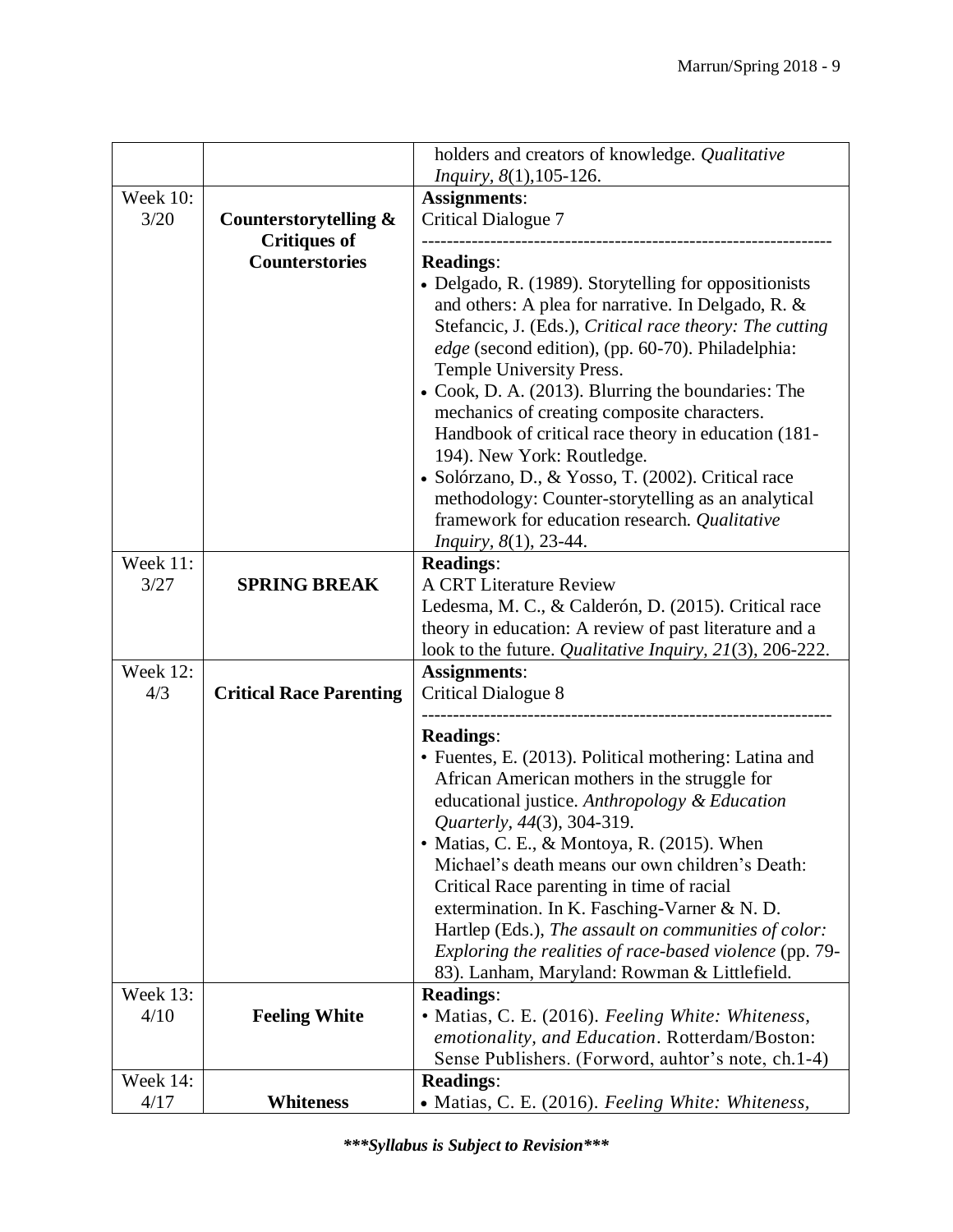|                 |                              | emotionality, and Education. Rotterdam/Boston:<br>Sense Publishers. (ch.5-8) |
|-----------------|------------------------------|------------------------------------------------------------------------------|
| Week $15$ :     | <b>Emotionality and</b>      | Assignments:                                                                 |
| 4/24            | <b>Education</b>             | <b>Book Review is due in class</b>                                           |
|                 |                              |                                                                              |
|                 |                              | <b>Readings:</b>                                                             |
|                 |                              | Matias, C. E. (2016). Feeling White: Whiteness,                              |
|                 |                              | emotionality, and Education. Rotterdam/Boston:                               |
|                 |                              | Sense Publishers. (ch.9-12)                                                  |
| <b>Week 16:</b> | <b>Reserch Presentations</b> | <b>Assignments:</b>                                                          |
| 5/1             |                              | • Research Presentation                                                      |
|                 |                              | <b>Literature Review is due May 8, 2018</b>                                  |

#### **Institutional Policies & Resources**

#### **Statement on Academic Integrity**

The university has approved a Code of Academic Integrity available on the web at (approved December 9, 2005) located at: [https://www.unlv.edu/studentconduct/student-conduct.](https://www.unlv.edu/studentconduct/student-conduct) The code prohibits you from cheating on exams, plagiarizing papers, submitting the same paper for credit in two or more courses without authorization, buying papers, submitting fraudulent documents, forging signatures, etc. The code strivesto promote a 'community of trust' on our campus. Please be advised that Turnitin.com is an online resource through which any paper/project content can be searched against the entire body of content on the Internet for duplication. Papers purchased through paper writing mills will have duplicate content. Content copied and pasted from websites and/or any other electronic resource will show up as duplicated content. Thus it is *always* best to do original work. Academic integrity is a legitimate concern for every member of the campus community; all share in upholding the fundamental values of honesty, trust, respect, fairness, responsibility and professionalism. By choosing to join the UNLV community, students accept the expectations of the Student Academic Misconduct Policy and are encouraged when faced with choices to always take the ethical path. Students enrolling in UNLV assume the obligation to conduct themselves in a manner compatible with UNLV's function as an educational institution. An example of academic misconduct is plagiarism. Plagiarism is using the words or ideas of another, from the Internet or any source, without proper citation of the sources.

#### **Copyright**

The University requires all members of the University Community to familiarize themselves with and to follow copyright and fair use requirements. **You are individually and solely responsible for violations of copyright and fair use laws. The university will neither protect nor defend you nor assume any responsibility for employee or student violations of fair use laws**. Violations of copyright laws could subject you to federal and state civil penalties and criminal liability, as well as disciplinary action under University policies. Additional information can be found at: [http://www.unlv.edu/provost/copyright.](http://www.unlv.edu/provost/copyright)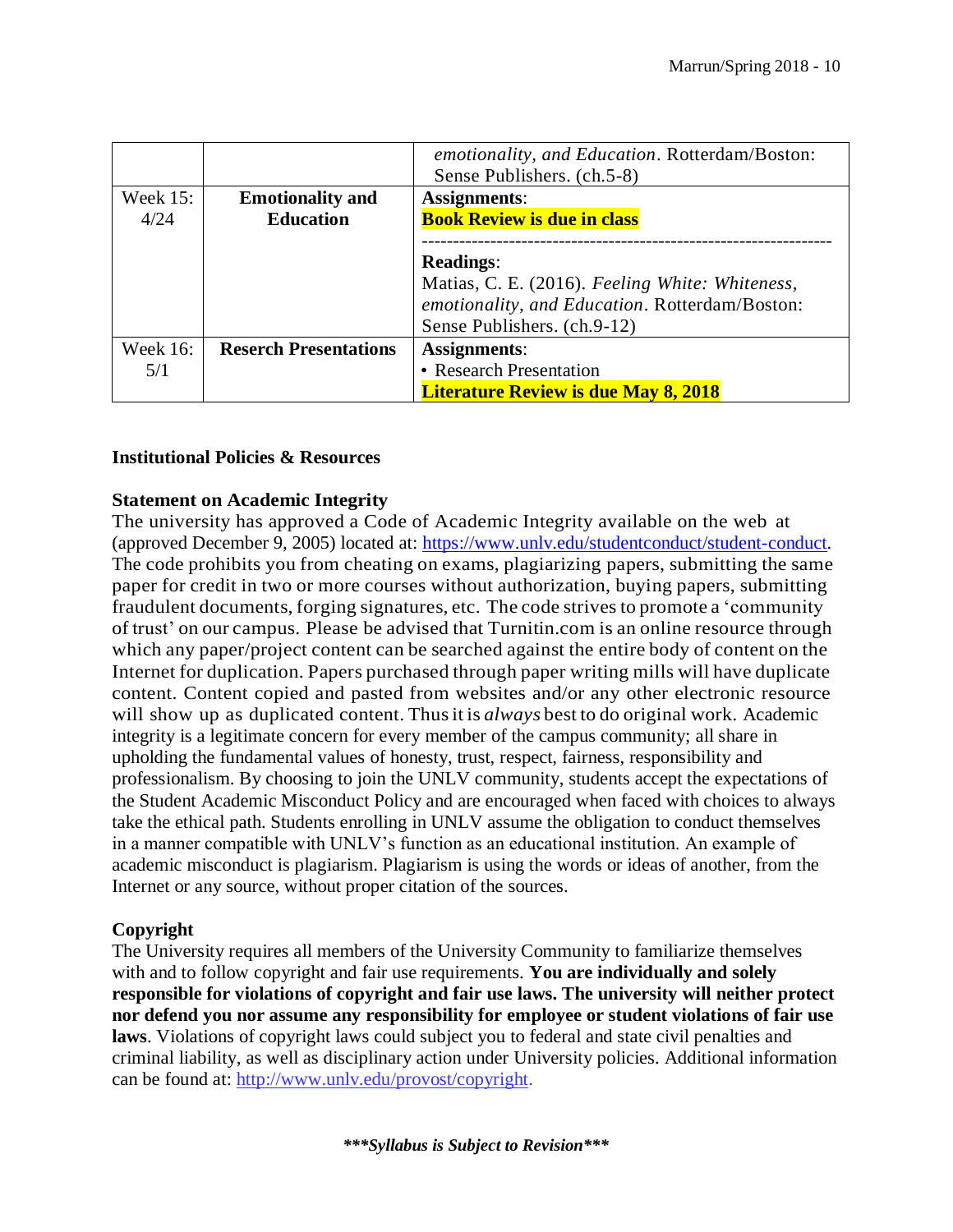#### **Equal Educational Opportunity Policy Statement**

In accordance with federal, state, local, university, college of education, and *my* (Norma's) personal policy (especially with respect to the 1964 Civil Rights Act and Section 504 of the Americans with Disabilities Act), access to equal educational opportunity based on race; color; ethnicity; Deafhood; geographic origin; immigration status; language; caste; socioeconomic class background; employment status; sex; gender; gender identity and expression; family configuration; sexual orientation; physical, developmental, or psychological ability; Veteran's status; age or generation; religious, spiritual, faith-based, or secular belief; physical appearance; environmental concern; political affiliation; and, on the basis of the exercise of rights secured by the First Amendment of the Constitution of the United States, among other categories of social identity, is paramount. Every effort will be made to arrange for reasonable accommodations to ensure that such opportunity exists and is measurable in terms of equality of outcome.

#### **Title IX of the Education Amendments of 1972**

Title IX of the Education Amendments of 1972 (20 U.S.C. § 1681) is an allencompassing federal mandate prohibiting discrimination based on the gender of students and employees of educational institutions receiving federal financial assistance. Sex discrimination includes sexual harassment, sexual violence, and/or discrimination related to pregnancy. In compliance with Title IX, the University of Nevada, Las Vegas prohibits discrimination in all programs and activities, including employment on the basis of sex or gender. If you or someone you know has been harassed or assaulted, you can find the appropriate resources here:

[http://www.unlv.edu/diversityinitiatives/titleix.](http://www.unlv.edu/diversityinitiatives/titleix) If anyone in a supervisory, managerial, administrative or executive role or position, such as a supervisor, department chair, or director of a unit, receives a complaint of alleged discrimination or sexual harassment, or observes or becomes aware of conduct that may constitute discrimination or sexual harassment, the person must immediately contact one of the identified Title IX Coordinators to forward the complaint, to discuss it and/or to report the action taken. Title IX complaints must be immediately provided to the Title IX Coordinator.

#### **Disability Resource Center (DRC)**

The UNLV Disability Resource Center (SSC-A 143, [http://drc.unlv.edu/,](http://drc.unlv.edu/) 702-895-0866) provides resources for students with disabilities. If you feel that you have a disability, please make an appointment with a Disabilities Specialist at the DRC to discuss what options may be available to you. If you are registered with the UNLV Disability Resource Center, bring your Academic Accommodation Plan from the DRC to the instructor during office hours so that you may work together to develop strategies for implementing the accommodations to meet both your needs and the requirements of the course. Any information you provide is private and will be treated as such. To maintain the confidentiality of your request, please do not approach the instructor in front of others to discuss your accommodation needs.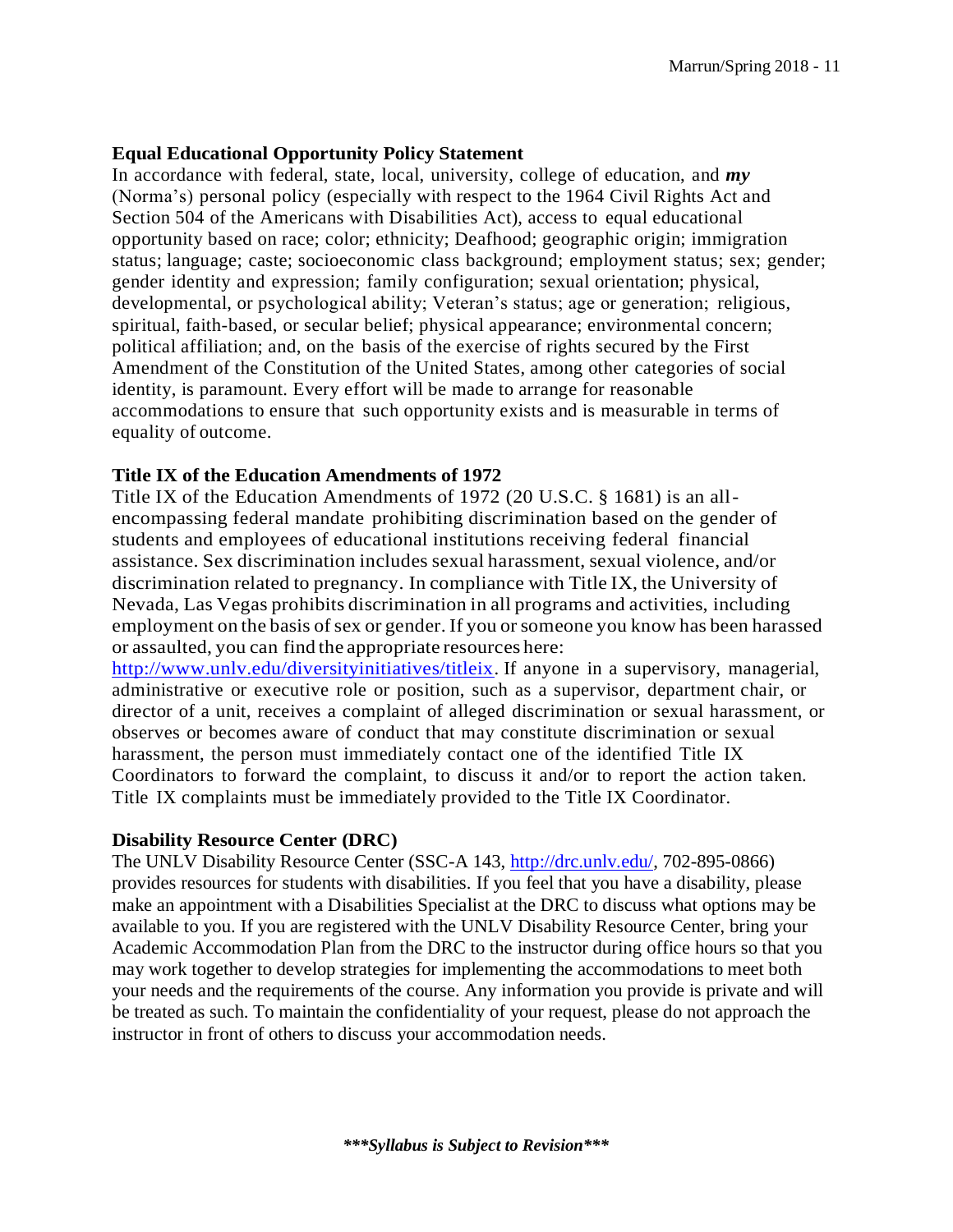# **Religious Holidays Policy**

Any student missing class quizzes, examinations, or any other class or lab work because of observance of religious holidays shall be given an opportunity during that semester to make up missed work. The make-up will apply to the religious holiday absence only. It shall be the responsibility of the student to notify the instructor within the first 14 calendar days of the course for fall and spring courses (excepting modular courses), or within the first 7 calendar days of the course for summer and modular courses, of his or her intention to participate in religious holidays which do not fall on state holidays or periods of class recess. For additional information, please visit: [http://catalog.unlv.edu/content.php?catoid=6&navoid=531.](http://catalog.unlv.edu/content.php?catoid=6&navoid=531)

# **Transparency in Learning and Teaching**

The University encourages application of the transparency method of constructing assignments for student success. Please see these two links for further information: <https://www.unlv.edu/provost/teachingandlearning> <https://www.unlv.edu/provost/transparency>

# **Incomplete Grades**

The grade of  $I$  – Incomplete – can be granted when a student has satisfactorily completed threefourths of course work for that semester/session but for reason(s) beyond the student's control, and acceptable to the instructor, cannot complete the last part of the course, and the instructor believes that the student can finish the course without repeating it. The incomplete work must be made up before the end of the following regular semester for undergraduate courses. Graduate students receiving "I" grades in 500-, 600-, or 700-level courses have up to one calendar year to complete the work, at the discretion of the instructor. If course requirements are not completed within the time indicated, a grade of F will be recorded and the GPA will be adjusted accordingly. Students who are fulfilling an Incomplete do not register for the course but make individual arrangements with the instructor who assigned the I grade.

# **Tutoring & Coaching**

The Academic Success Center (ASC) provides tutoring, academic success coaching and other academic assistance for all UNLV undergraduate students. For information regarding tutoring subjects, tutoring times, and other ASC programs and services, visit <http://www.unlv.edu/asc> or call [702-895-3177.](tel:702-895-3177) The ASC building is located across from the Student Services Complex (SSC). Academic success coaching is located on the second floor of the SSC (ASC Coaching Spot). Drop-in tutoring is located on the second floor of the Lied Library and College of Engineering TEB second floor.

# **UNLV Writing Center**

One-on-one or small group assistance with writing is available free of charge to UNLV students at the Writing Center, located in CDC-3-301. Although walk-in consultations are sometimes available, students with appointments will receive priority assistance. Appointments may be made in person or by calling 702-895-3908. The student's Rebel ID Card, a copy of the assignment (if possible), and two copies of any writing to be reviewed are requested for the consultation. More information can be found at: [http://writingcenter.unlv.edu/.](http://writingcenter.unlv.edu/)